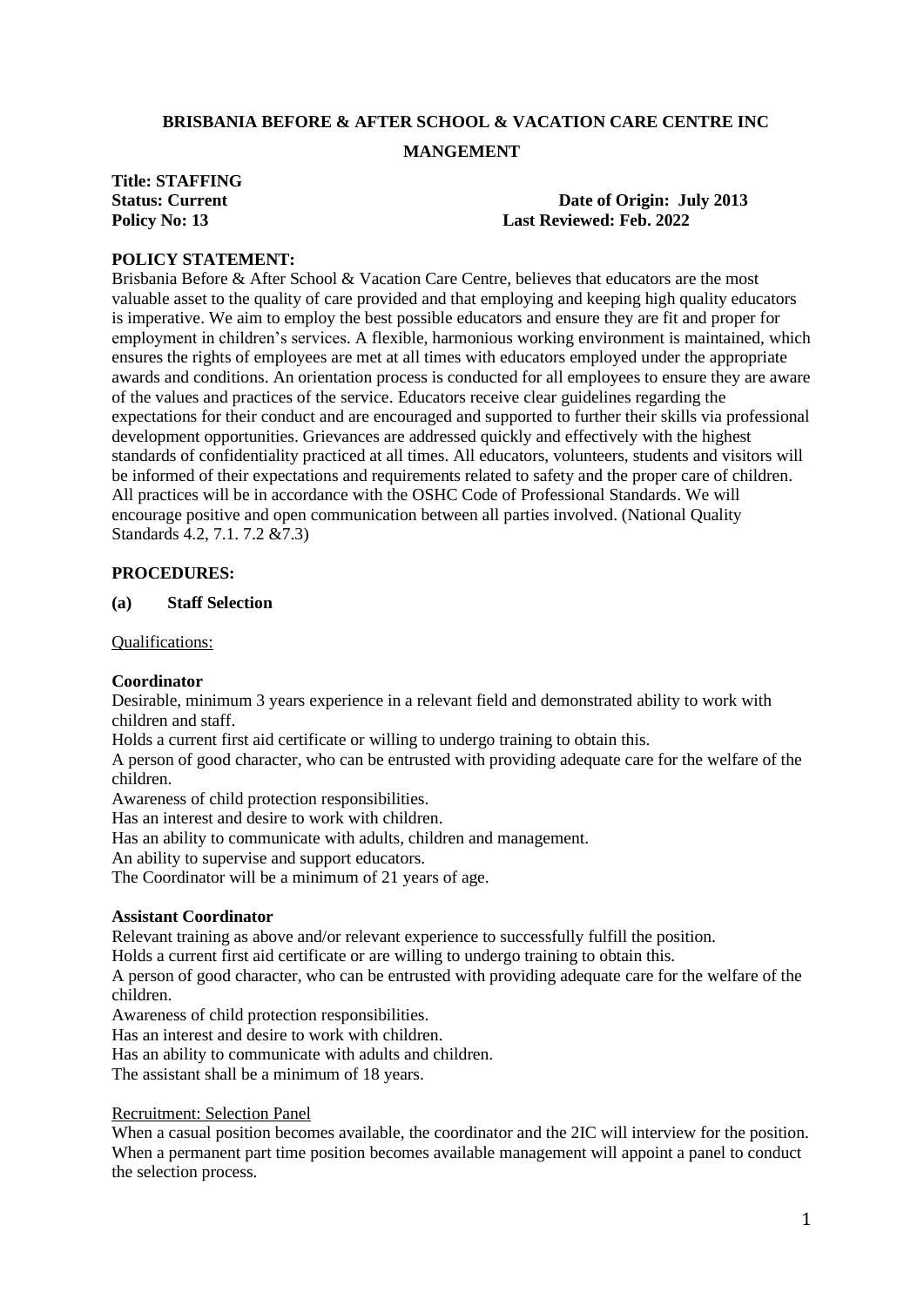Three people will be on the panel, two members of management and the coordinator.

A convener of the panel will be nominated.

Where the position is for the outgoing Coordinator a staff representative will be placed on the panel The panel will:

Approve the job description and select criteria for the position.

Determine the method and placement of advertising and place the advertisement including

notification of the Working with Children Check (WWCC).

Ask applicants to consent to screening.

Short-list the applicants.

Arrange interview questions, date and time.

Conduct the interviews.

Arrange for the WWCC to be conducted on the preferred applicant.

Ensure that approval for selected educator has been approved under WWCC.

Make a decision on a suitable applicant, which is put before management for final approval.

Offer the position to the successful applicant and contact the unsuccessful applicants after the position has been accepted.

Set date for the commencement of employment and orientation of the new person. Prepare letter of employment and contract.

Recruitment: Advertisements

Advertisements shall be placed at least in the local and regional papers.

Advertisements are to include:

Job title.

Specific employment information, including hours of work and Award rate.

Include that a WWCC is required.

Advice to applicants to include their contact telephone numbers, a resume, a minimum of (2) referees with at least one a work reference, and full contact details.

Closing date and postal address for applications.

Contact name and number where the applicant can obtain more information.

Recruitment: Interview

The selection panel will draw up suitable interview questions, which relate to all aspects of the position and ensure equal opportunity guidelines are followed. The panel will decide who will ask each question.

The panel shall draw up a list of essential requirements for each answer.

No longer than 5 days after the closing date the panel will meet to discuss the applications, develop a short list and decide on the interview date and times.

An appropriate time frame (approximately 30 minutes) will be allocated to each interview, with a short break between, for discussion.

A nominated person on the selection panel will contact the applicants to determine the time and date of interview.

Each applicant will be given a copy of the job description and relevant child protection forms before the interview.

Each applicant will be asked the same questions with their answers recorded.

The panel can use a rating scale to evaluate each applicant's answers.

Management will discuss each applicant and their suitability for the position based on their answers, qualifications and experience, comments from referees, and the selection criteria drawn up by the panel.

Should management have difficulty in deciding between two applicants, a second interview for these applicants will be conducted, with new questions.

Management will then make a decision on the applicant for the job according to the selection criteria. The preferred applicant's referees will be contacted to confirm applicant's suitability and checked with the approved screening agency before offering the applicant the position in a 'child related' field. Should the applicant decline the position, management will either make a second choice from the other applicants or if none are seen as suitable, re-advertise the position.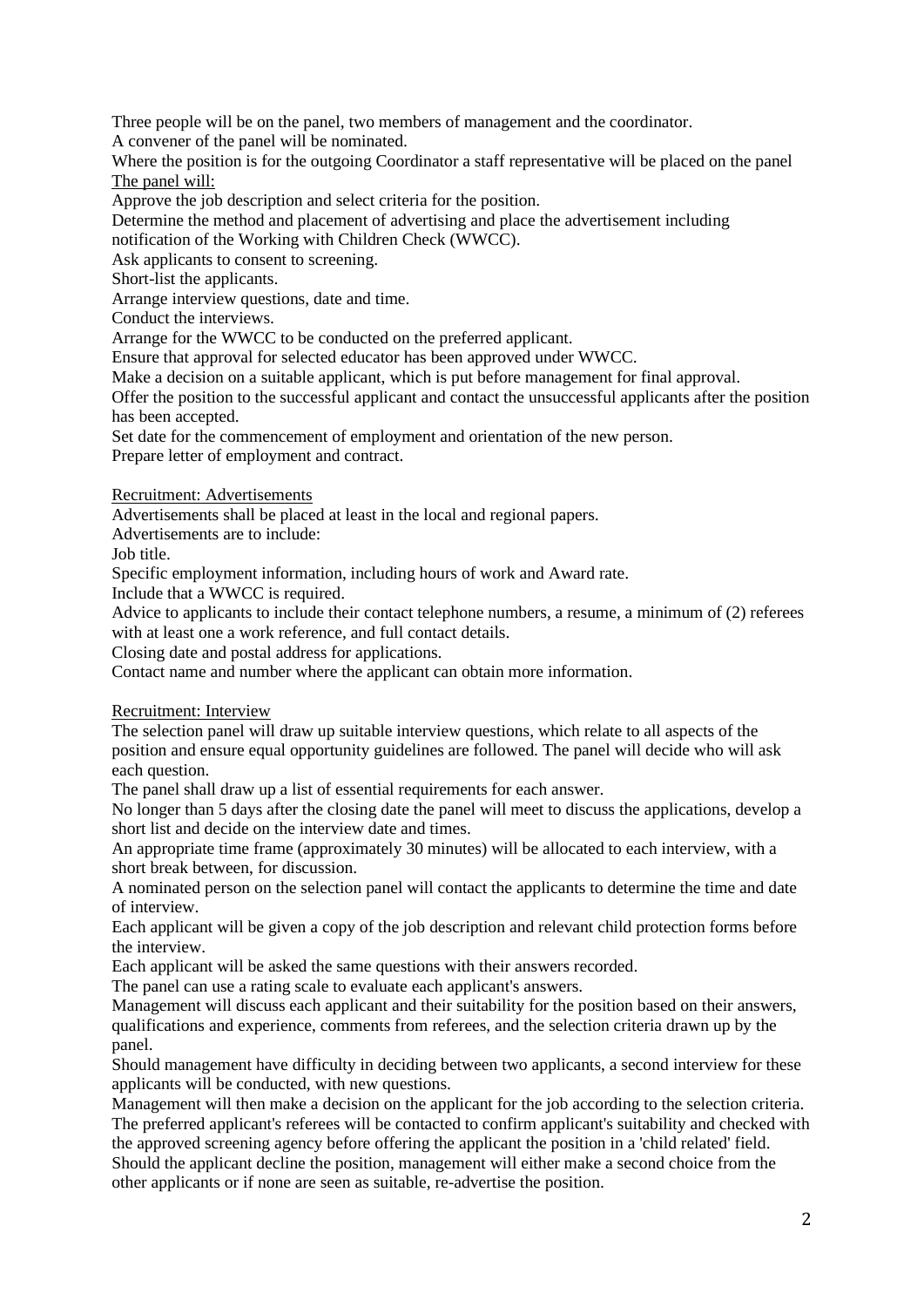Recruitment: Notification

Applicants will be given an approximate time that they will be contacted regarding their success for the position.

A person on the selection panel will notify the successful applicant and negotiate a starting date. Preferably offers of employment will not be made until the screening check has been completed. If this is not reasonably practical, the employment is to be offered subject to the check being completed. Applicants are to be notified of this condition.

A letter of confirmation will be sent to successful applicant requesting acceptance in writing. After the appointment has been made and accepted the other applicants will be notified that the position has been filled.

Recruitment: Equal Employment Opportunities

All educator positions will be advertised according to Equal Opportunity Legislation. No one will be discriminated against on the basis of their cultural background, religion, sex, disability, marital status or income.

All applicants and referees will be asked the same questions.

All applicants will be selected according to equal opportunity guidelines.

Selection will be based only on suitability for the position based on the selection criteria, which have been drawn up by the panel. The criteria will cover issues such as qualifications and experience, appropriate knowledge to meet the children's needs, good communication skills, and demonstration in being a fit and proper person for the job, including Working with Children Check and appropriate answers to the interview questions.

# **(b) Conditions of Employment:**

All relevant conditions set down by the award will apply to all employees.

This includes sick leave, annual leave, rostered days off, overtime, jury duty, study leave, carers leave etc.

Each educator will supply and record their full name, address, date of birth, evidence of any qualifications they hold including first aid and the identifying number of the employees Working With Children Check.

Management will ensure they are aware of the appropriate conditions and keep up to date in relation to any changes in the Award.

Educators are encouraged to remain up to date with their appropriate conditions and inform management of any changes.

All educators will maintain professional behaviour at all times.

All grievance issues are to follow the appropriate procedures as outlined in the grievance and discipline and dismissal policies.

Educators will be paid fortnightly in the form as advised by management.

# **ANNUAL LEAVE**

Annual leave will be taken as negotiated with management.

Annual Leave when necessary will be rostered to ensure the required staffing levels are maintained at all times.

Applications for leave must have 4 weeks prior notice and be approved by Co-ordinator or management.

# **LEAVE WITHOUT PAY**

Staff can apply for short or long term leave without pay for health, family, study or personal reasons. Management has the discretion to approve or deny leave without pay based on the needs of both the centre and the staff member.

Staff should apply in writing to the Co-ordinator at least six weeks in advance, giving the reason for the leave.

If this leave needs to be taken due to an emergency, leave can be granted without 6 week's notice, at Management & Co-ordinators discretion.

Employees can take a maximum of 4 weeks leave without pay per year.

Staff should use all available paid leave before applying for leave without pay.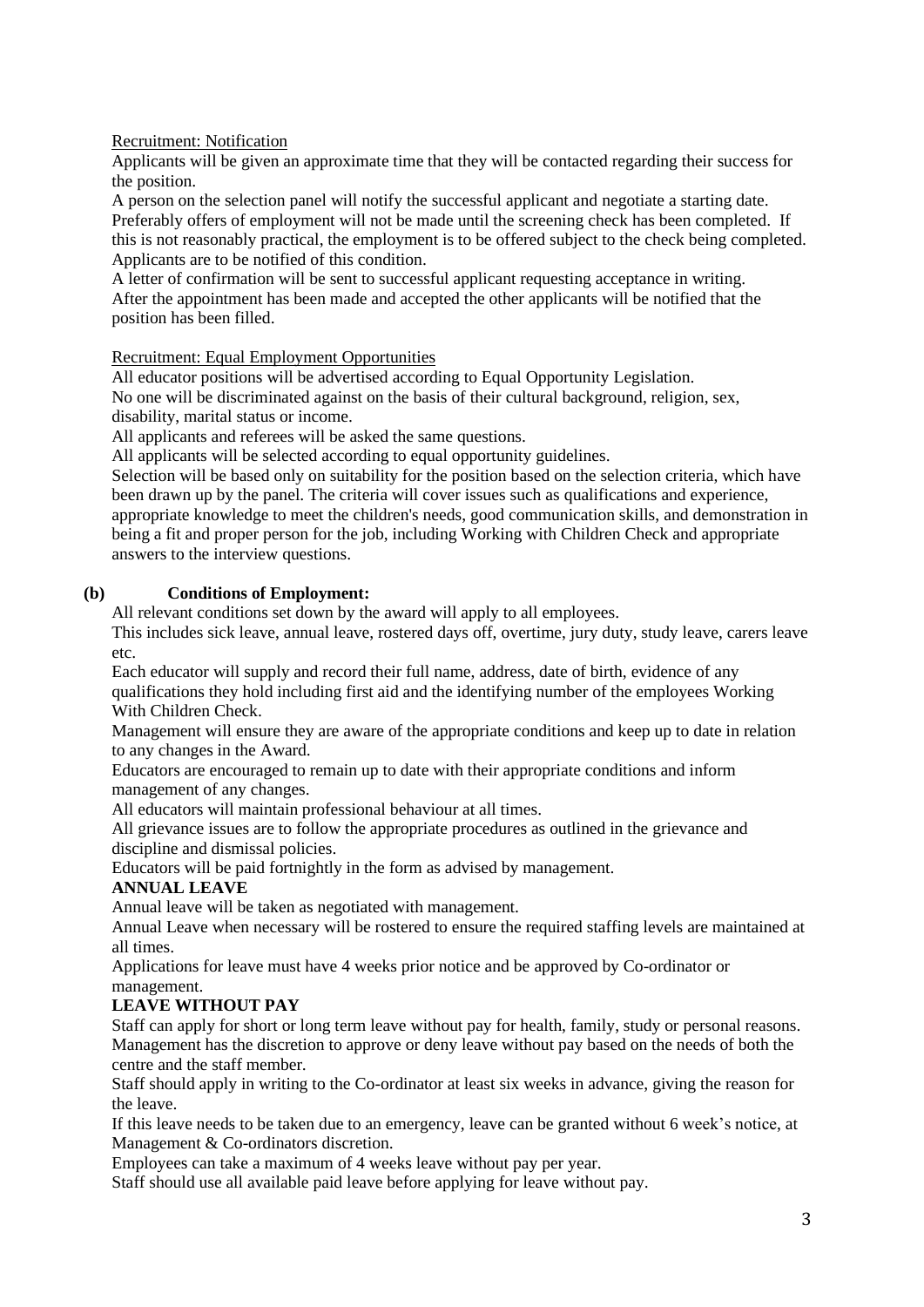in case of an emergency, leave can be granted without 6 weeks' notice, at Management & Co-ordinators discretion'

# **(c) Staff Orientation:**

The Coordinator will conduct the orientation process as soon as possible after the applicant has accepted the position.

The orientation process will include:

- o Introductions to existing educators and management.
- o Guided tour of the service.
- o Being shown where all relevant records are kept.
- o Discussion about working arrangements and expectations, including professional code of conduct and duty of care.
- o Information about the review and appraisal system.
- o Opportunity to ask any questions regarding the service or expectations.

The new educator will be provided with the following information:

- o Centre operation and hours.
- o The service philosophy and policies.
- o Parent information book.
- o Centre's code of conduct.
- o Job description.
- o Emergency procedure duties.
- o List of current educators, management and their positions.
- o Terms and conditions of employment.
- o Union membership information.
- o Superannuation information and forms.
- o Taxation forms.
- o Probation period and review and appraisal procedure.
- o Appropriate lines of communication with educators and management.

After the period of one week, management will sit down with the new employee to address any further issues they may have once they have been in the service.

#### **(d) Staff Professionalism:**

The OSHC Code of Professional Standards, duty of care and expectations will be discussed in the initial orientation process of all new educators.

Educators will be made aware of their duty of care and their responsibility in relation to supervision, health and safety of the children.

Professional behaviour in all areas will be reviewed as part of the ongoing employment of all educators.

Management, in conjunction with the Coordinator, will immediately address any breach in the professional expectations outlined. If the concern involves the Coordinator, two representatives from management, will conduct the discussion.

All discussions will be recorded and standard of behaviour and expectations clearly explained. Any further problems will be addressed as per the discipline procedure.

Educators will be made aware of the services philosophy and policies and will be expected to follow these. Should educators have any concerns with the policies, they are to raise this with the Coordinator or management liaison officer.

Educators will be expected to know, understand and perform their duties as per their job description. Educators will be expected to maintain and improve their skills through participation in training and development opportunities. Management will ensure that finances are made available in the budget training.

Educators will be expected to start duties on time.

Educators will be expected to dress appropriately for their duties.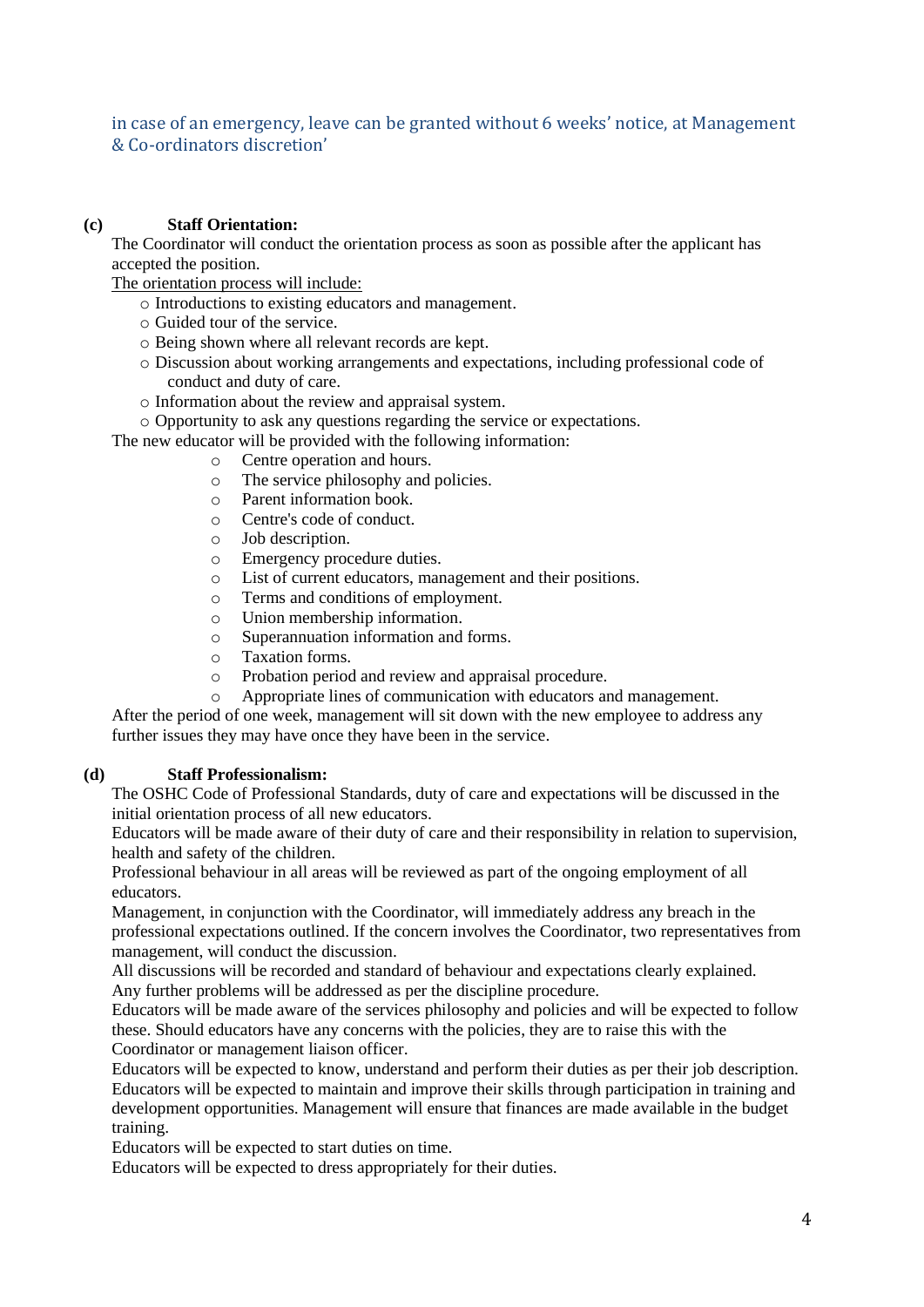Educators must not attend work under the influence of drugs or alcohol.

Educators should not attend work when they are unfit to do so due to injury or sickness and must inform the service as soon as possible.

Educators will use only suitable language that is not offensive to other educators, families and children.

Educators will be expected to follow all confidentiality issues.

The service is a smoke free zone. Educators may not smoke in or around the building, or in the sight of the children.

Educators will be expected to know and follow the child protection policies.

The quality of the service and positive working environment are dependent on good educator and parent relationships. Educators will follow proper communication procedures as outlined in the appropriate policies and procedures.

The maintenance of good teamwork will be an expectation outlined in all job descriptions. Any conflicts that arise must be addressed as outlined in the grievance procedure.

# **In-service Training and Development:**

Management will ensure that sufficient funds are made available in the budget for all in-service training and development.

The Coordinator will inform management of any specific training and development needs of the educators.

Appraisals and the services requirements will be used to ascertain further training needs.

The Coordinator, in conjunction with management, will access all training available and determine what will be attended and by whom.

Where possible a yearly plan of training will be made, including dates, educators attending, and costs. All educators will be given the opportunity to be involved in some form of training throughout the year.

All educators will be given opportunities to upgrade their qualifications in line with the National Quality Framework.

A variety of training methods will be used including:

Internal workshops, which can be conducted by educators or outside presenters.

External meetings with other service to exchange ideas.

Time allocation made to educators to review any new resources that may be of value.

External workshops, conferences and seminars.

Accredited short courses provided by registered training organizations.

Educators are encouraged to share relevant skills and knowledge they obtained from any training with the other educators in staff meetings or where more time is required in an internal workshop.

All educators will be considered to be at work for the duration of any training activity they attend for the service.

The service will cover the costs of all authorised training.

# **Review and Appraisal:**

All educators will be informed of the appraisal system on acceptance of the position, and given details in the orientation process.

An initial review will be undertaken after a period of one month in the position.

Appraisals will then be conducted on an annual basis.

Educators and management will agree with the format of the appraisal system, which may be updated to more suitable systems after review, discussion and endorsement by management and educators.

All educators will be given at least two weeks notification of an upcoming appraisal and a convenient time arranged for both parties.

The appraisal system shall clearly state the expectations for each position and identify clear performance measures.

The appraisal system shall ensure two ways communication is maintained and is used as a positive avenue for improving staff performance.

The appraisal system can be used, as a tool to identify future training needs of the educators. At the completion of the appraisal an action plan will be developed identifying areas of training, and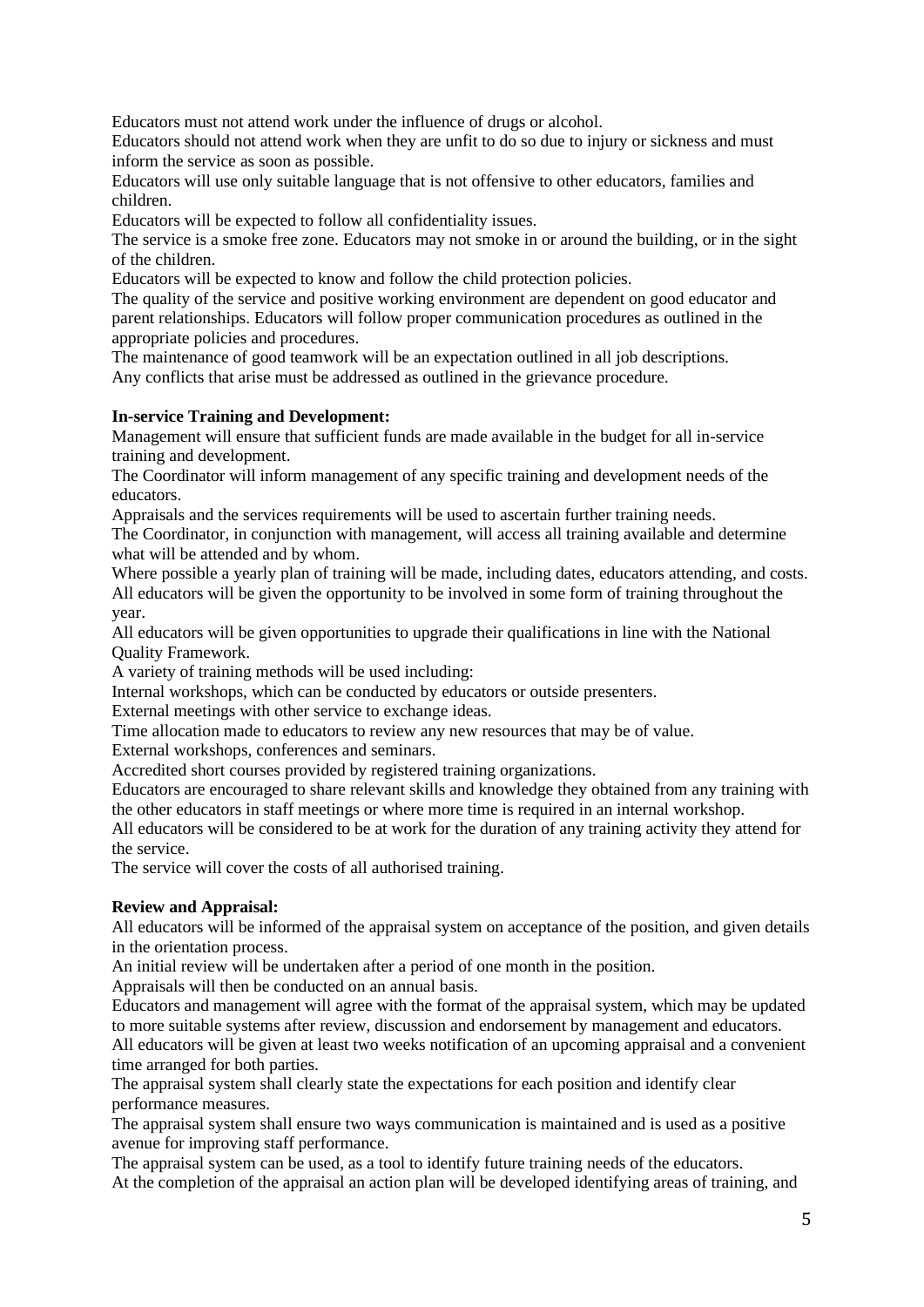action to be taken and goals set for each educator. This will be agreed to and signed by both parties. Where it is identified that the educator is not meeting the required performance measures then the following will be undertaken:

Action plan developed to identify areas for improvement. This will include a time frame for further review.

Training areas identified and put into place as soon as possible.

Support and guidance given to the educator to help them through the process and assist them in achieving the required standards.

The support can be given through the Coordinator or the management liaison officer.

A record made of the above, dated and signed by both parties.

Should no improvement be made by the next review then further action will be taken.

If the educator is still dissatisfied then they should put their concern in writing asking for the decision to be reviewed or that they wish to pursue the issue further through other avenues. These could include the union or mediation.

# **Grievance Procedures:**

General Grievance Procedure

On commencement, all educators and management members will be given the guidelines for grievance procedure.

To facilitate communication between educators and management, management will annually appoint one of its members as the Liaison Contact.

Educators and management will annually be offered the opportunity to participate in some form of conflict resolution training.

All persons involved in the grievance should attempt to resolve the issue through informal discussion and use of problem solving techniques.

Persons directly involved in a legitimate grievance process will be expected to continue to conduct themselves at and around the service in a professional manner.

Malicious or vexatious claims will not be tolerated and will be the subject of disciplinary action where appropriate.

Any problem, complaint or concern arising between educators or between management should be dealt with by the persons concerned as close to the event as possible in order to avoid an escalation of the issue.

Meetings of educators and/or management provide regular opportunities to raise and discuss general issues or concerns about the service. All discussions will be conducted in a confidential manner and involve only relevant persons. Only when all parties agree there is a benefit, should the discussion broaden to involve children and/or parents as appropriate.

Either party may withdraw their grievance at any time. However where the grievance identifies other issues of concern, management may decide to investigate those other issues.

#### Formal Grievance Procedure

Where the resolution of a grievance has not been satisfactorily achieved through the informal procedure, then a more formal approach should be taken.

Grievance between educators:

As appropriate, the Coordinator, or the Liaison Contact should now be briefed about the grievance and its current status.

Grievance between committee members:

The whole committee should be briefed.

The grievance(s) will firstly be investigated by the Coordinator or management as appropriate.

The investigation will involve:

Interviews with both parties and/or witnesses

Assessment of relevant documentation e.g. job descriptions, policies etc.

Preparation of a clear description of the issue

Arranging a formal meeting between parties

A meeting will be conducted by a neutral third person. This person will manage the conduct of the meeting, be impartial having no input to the content of the meeting, and will prepare a written record of the outcome(s) of the meeting.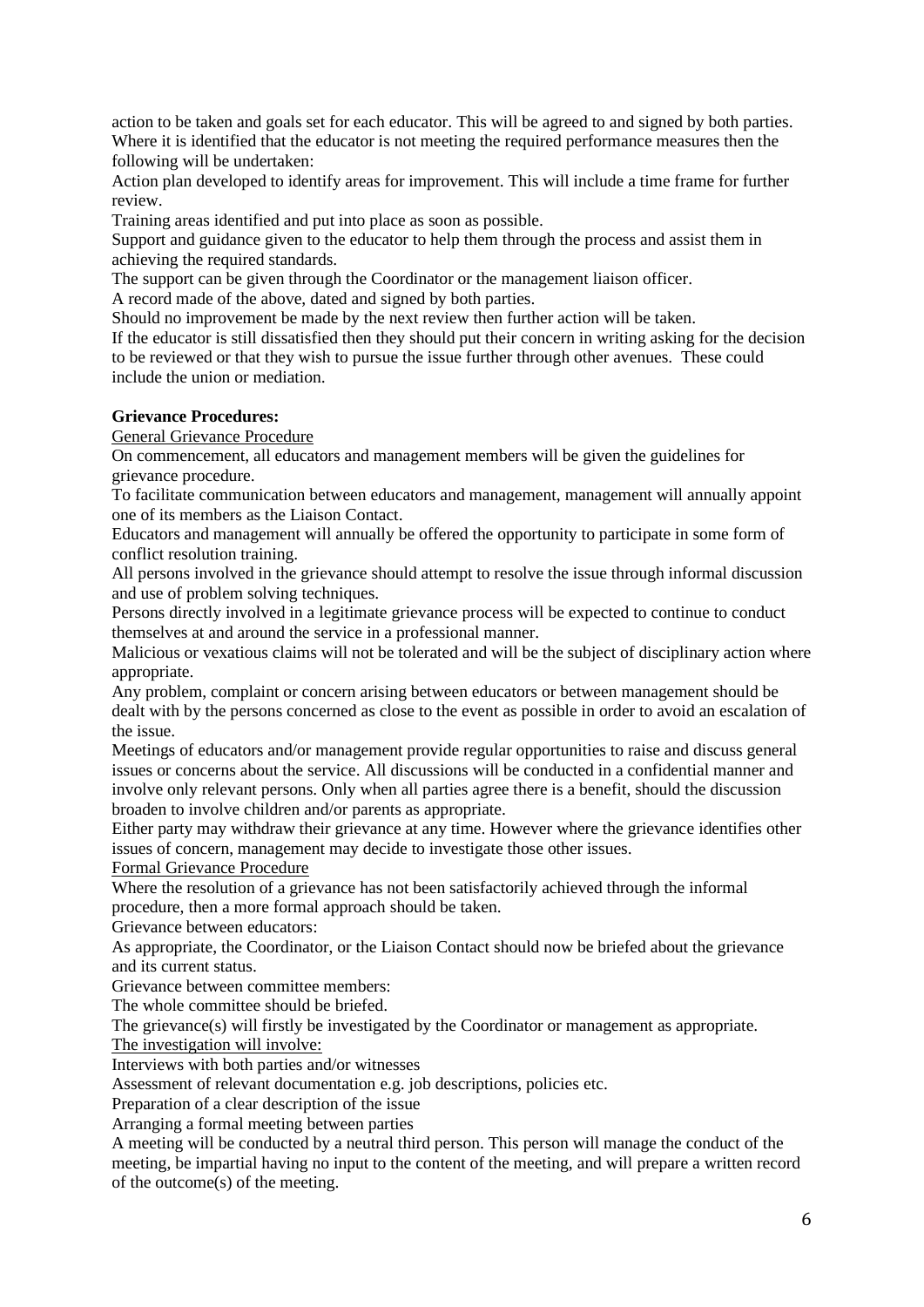Where the service cannot identify a suitably impartial person, management will agree to invite a qualified mediator to assist.

The meeting will:

Identify the issue(s) of concern and persons who are involved

Arrange all parties to be involved and to put forward their views

Identify alternative solutions

Attempt to reach a mutually satisfactory resolution of the issue(s).

At formal grievance resolution meetings all parties are entitled to invite a support person to attend. This person does not provide input to the meeting, but may offer support and advice to their party during the meeting.

A confidential written record of the outcome of the meeting will be given to all participants who are to acknowledge their agreement by signing the record. A signed copy will be kept with educator files. The neutral party will inform management of the meeting's outcome(s).

Management will ensure that outcomes are included in job descriptions or service policies as appropriate.

If one party remains dissatisfied with the meeting's outcome(s) then this should be put in writing to the management committee asking that the process be reviewed or stating that they intend to pursue the grievance further through other suitable avenues.

Where the issue of grievance is between management and educators and concerns standard of work performance or work practice, then the discipline procedure will be followed.

# **Disciplinary Action:**

It is important that the educators are fully aware of their expectations as an employee in the service and that clear guidelines are given regarding educators duties, code of conduct and professionalism. Management will ensure that all educators are given clear job descriptions and orientation into the position with opportunity to clarify any issues.

Educators are responsible to address any concerns and clarify any issues in the job description or expectations that they are unsure of.

Educators are encouraged to maintain good working relationships and have a commitment to maintaining a quality standard of work.

Educators will be given clear notification should their standard of work or conduct fall below what is expected and outlined in their job description.

Educators have the right to appeal against any allegation and the right to speak on their behalf or to have a union representative appear on their behalf.

The following steps will be followed to deal with poor work performance or conduct. There may not be the need to go through all the steps when the issue is resolved however staff should be aware of the whole process.

Should educators fall below clearly identified standards then the Coordinator or Management will:

# STEP 1: VERBAL WARNING.

1. Give a verbal warning as soon as possible indicating the specific problem regarding the performance of their work or conduct. The issues must clearly relate to the job description.

2. Indicate what should happen to improve the situation and how the educators can improve their performance.

3. Identify any support needed to assist the educator to make the changes and take steps to implement these.

4. Indicate how the improvements will be measured, and when a review will take place. (1-4 weeks depending on the circumstances)

5. Give an opportunity for the educator to respond to the concerns and seek union representation if required.

If this resolves the issue then there is no need to go any further.

#### STEP 2: WRITTEN NOTICE.

1. Where the problem continues to occur the educator will be given written notice of the complaints against them.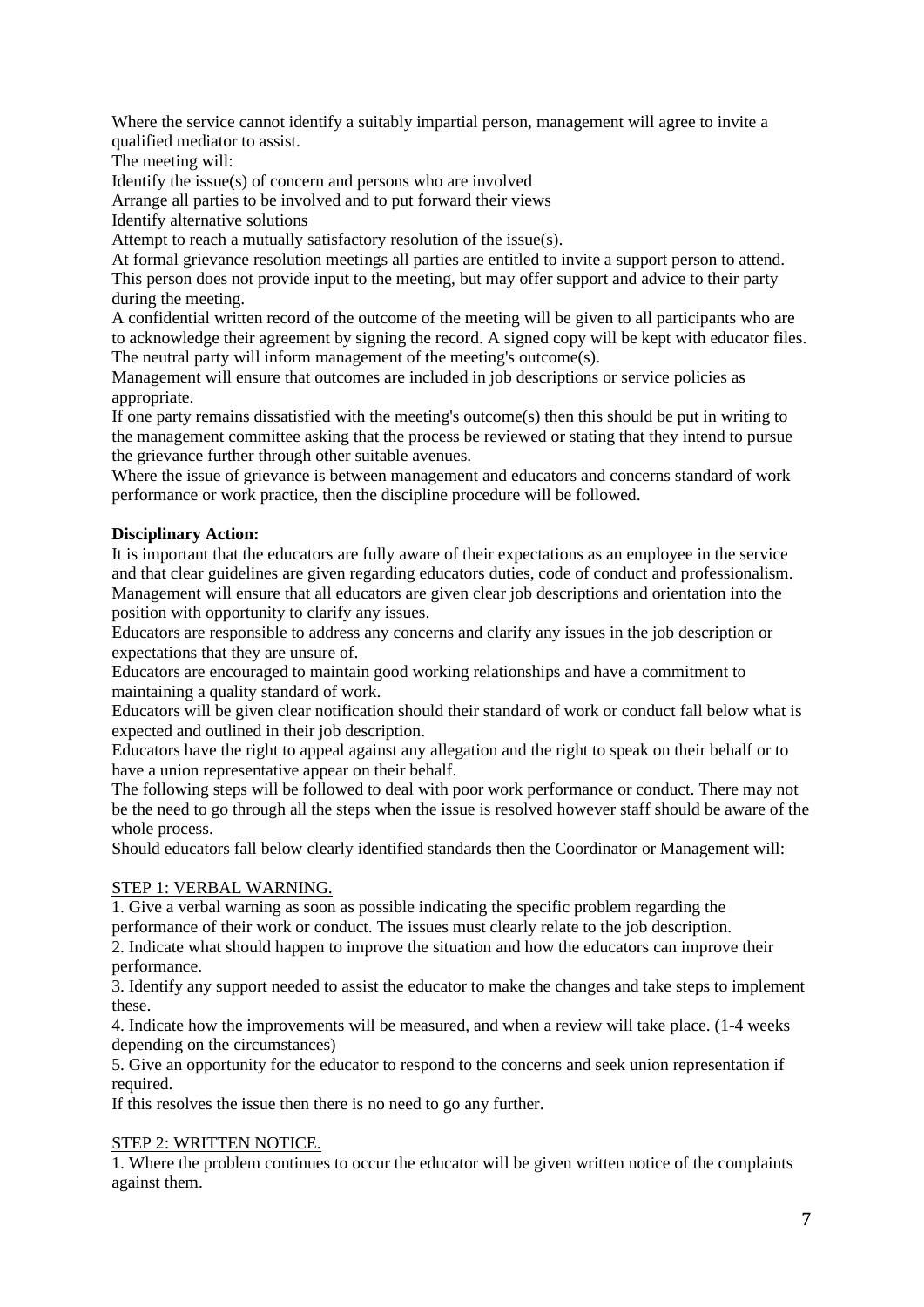2. A formal documented interview with management will take place. The educator should attend and has the right to reply and discuss any complaints against them, or to be represented by a union member or other representative of their choice. 3. The educator will be given at least 48 hour's notice of the meeting.

4. Minutes will be taken of the meeting and copy put on the educators file and given to the educator. The educator may attach a written reply to the minutes.

5. The aim of the meeting is to negotiate how the situation may be improved.

6. The educator will again be given specific indication of where their performance standards are not being met, indicate where changes are required and ways of achieving these, and told the method and date of review of their performance.

7. The educator will be granted another probationary period.

8. The educator will be informed at this stage that termination will be considered if no changes occur. If this resolves the issue then there is no need to go any further.

# STEP 3: FINAL WRITTEN WARNING.

1. If the problem still persists another meeting of management should be called and the educator given notice to attend.

2. The matter should be discussed as per the first meeting and further action considered.

3. At this stage the educator will be given a "final written warning".

4. Again the educator has the right of reply and can discuss the situation. They also have the right to have a union representative or person of their choice attend the meeting.

If this resolves the issue then there is no need to go any further.

# STEP 4: TERMINATION OF EMPLOYMENT.

1. If the problem still continues after the 3 warnings, another special meeting of management will be called and a decision made as to the employment of the educator.

2. If management believes that the educators' performance is unlikely to improve then the educator will be dismissed.

3. A written notice will be given indicating date of dismissal (1 week from notice) and reasons for dismissal.

4. The educator may be paid out in lieu of such notice.

#### Procedure for dealing with serious unacceptable behaviour:

Where an educator in the workplace:

- o Intentionally endangers life.
- o Is found stealing.
- o Reports to work under the influence of drugs or alcohol.

o Inflicts or threatens physical or sexual abuse or harassment.

The Coordinator or management will suspend the employee without loss of pay pending an investigation.

The investigation is to be completed within 72 hours and an interview date determined.

If the employee is a union member the union representative will be informed.

The interview is to be attended by the Coordinator, a nominated representative of management, the person reporting the unacceptable behaviour and the union representative if desired. The employee is to be advised formally of the findings of the investigation and the action being taken.

When immediate termination is required, a dismissal notice is prepared at the interview. When continued employment is recommended a warning letter will be issued.

All the relevant records will be recorded on the employees file.

If the employee is vindicated of the accusation, all relevant formal documentation is to be removed from their file.

#### **Relief Educators:**

The service will employ relief educators on a casual basis to fill short-term vacancies or absences The Coordinator will keep a register of relief educators, which will be maintained and updated regularly.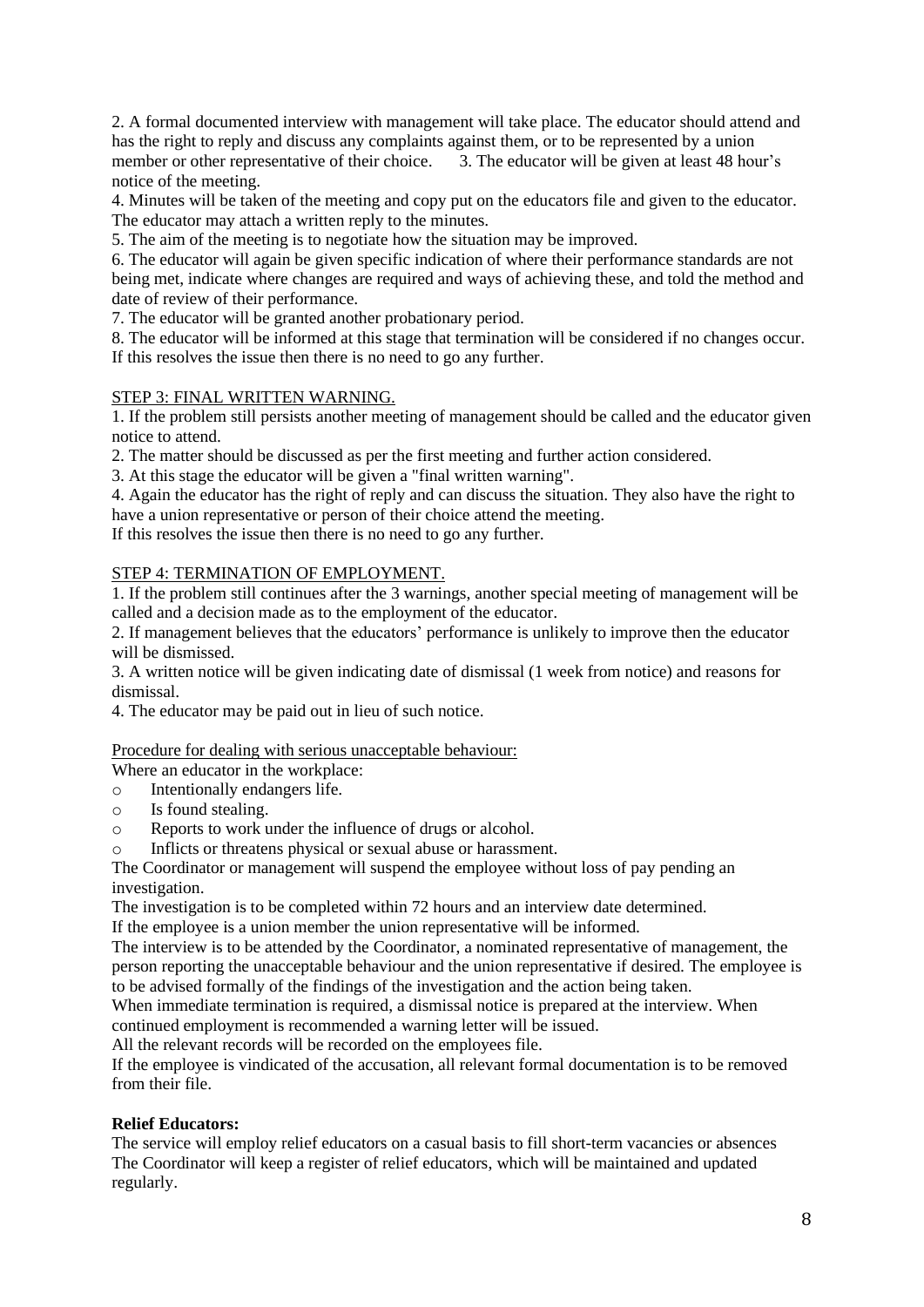A file recording experience, qualifications, Prohibited Employment Declaration and completed Working with Children Check, will be kept with the register

Unsuccessful applicants for positions vacant who seem suitable will be asked if they would like to be placed on the relief educator list.

Unless in an emergency, all relief educators will need to have been through an interview with the Coordinator, have referees and references checked, and are deemed a fit and proper person to care for the children.

When no one from the services list is available to fill the position, the Coordinator may contact another Out of School Hours service to employ someone they recommend from their relief list When necessary to employ relief educators prior to the checking process being completed, work requirements will be modified to include additional supervision or limiting their direct access to children.

Job descriptions will be drawn up for all relief educators.

Relief educators will be asked to fill out a casual work agreement before commencement of duties. The Coordinator will, where possible, provide a modified induction to the service, which will include a tour of the service, introductions to educators, a copy of the staff handbook, job description for relief educators, code of conduct and copies of relevant policies. The Coordinator will ensure that they are fully aware of their duties and the services expectations prior to commencement. Relief educators must adhere to all areas of confidentiality.

Anyone who will be collecting children from school will be given clear instructions as to the meeting place, list of children to be collected, special service identification such (so the children know they may go with that person) and a copy of the procedure for missing or absent children.

All relief educators will be paid the appropriate wage and minimum hours as outlined for casual educators under the relevant award.

#### **Volunteers, Students and Visitors:**

Volunteers

All volunteers must be interviewed by the Coordinator and provide two suitable referees and where possible references, before they will be able to work in the service. All volunteers will be required to comply with the WWCC guidelines.

A job description will be drawn up for volunteers, clearly outlining their duties and expectations of the service.

The Coordinator will provide a modified induction to the service, which will include a tour of the service, introductions to educators, job description for volunteers and code of conduct. The

Coordinator will ensure that they are fully aware of their duties and the services expectations. All volunteers will be required to sign on and off.

Volunteers will be given a copy of relevant policies such as behaviour management.

Volunteers are not to discuss children's development or other issues with parents.

Volunteers must adhere to all areas of confidentiality.

Volunteers should never be left alone with or in charge of any children.

Volunteers will not be used to do tasks that the employed educators normally do.

Volunteers will be supernumerary when calculating basic educator: child ratios, except on excursions. Volunteers will be invited to take part in social activities of the service.

#### Students

Placements will be offered to high school students who wish to gain work experience as part of a school program.

The participating school must initiate the work experience, identify the students suitability and work with the Coordinator in relation to times and expectations.

The school must provide written authorisation for the student and a copy of their insurance. This will be kept on file.

Students attending other registered training organisations and studying a relevant field, such as childcare, teaching, recreation or community services. The training organisation must initiate the placement, identify the students suitability and work with the Coordinator in relation to times and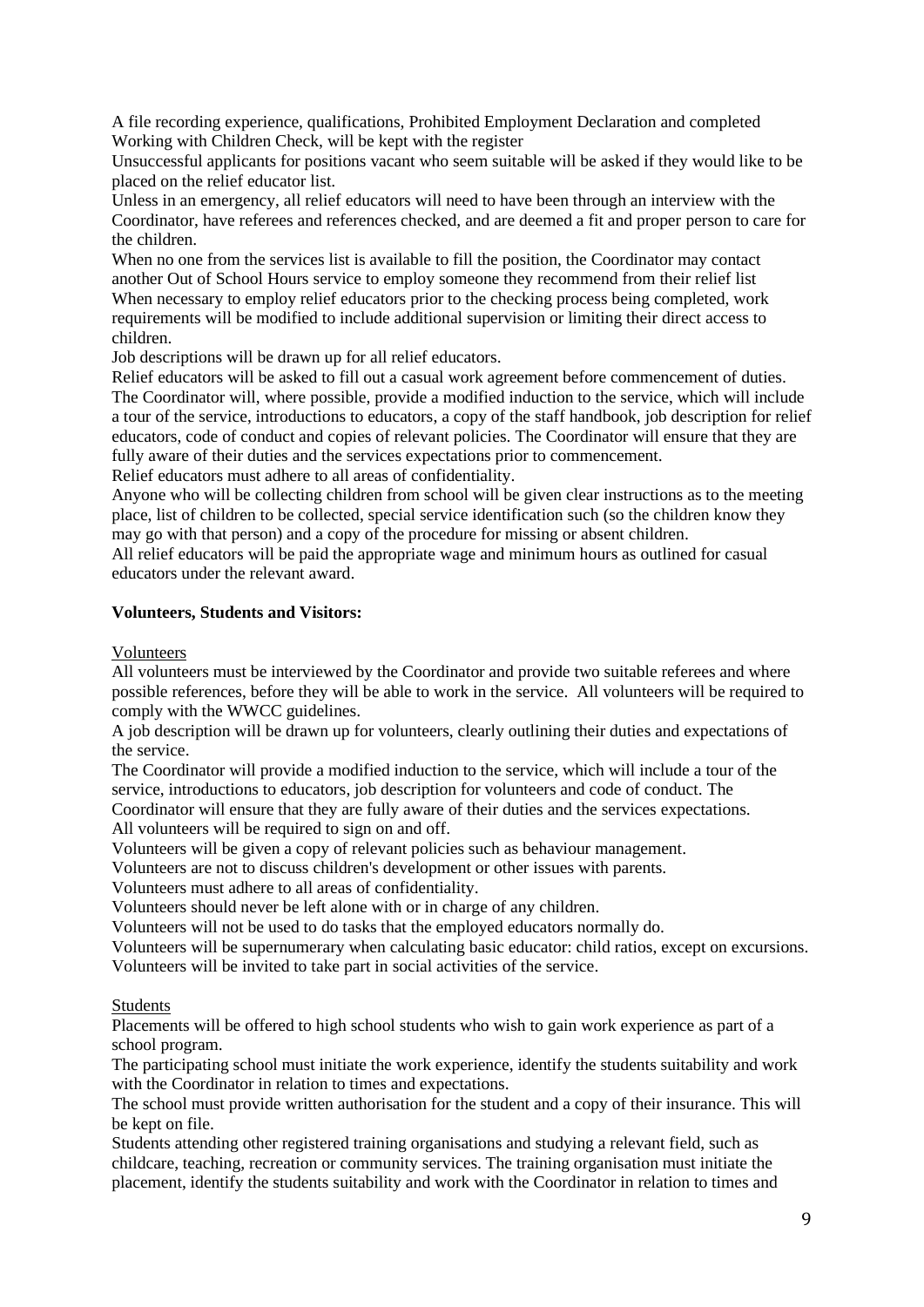expectations. The training organisation must provide written authorisation for the student and a copy of their insurance. This will be kept on file.

All placements will be negotiated through the Coordinator and placement be only accepted on the discretion of the Coordinator based on issues such as staff ability to supervise and be available to help the students.

After the Coordinator sees the placement as worthy they will seek approval for the placement from management at the next meeting or if unable to do so prior to the meeting, get approval from the Chairperson or other delegated management member.

Students will be provided with guidelines identifying their responsibilities, expectations and code of conduct while at the service.

Students should be made aware of relevant policies such as behaviour management.

Students are not to discuss a child's development or other issues with the parents.

Students should adhere to all policies concerning confidentiality.

Students should never be left alone with or in charge of any children.

Students will not be used to do tasks that the employed staff normally do.

# **Visitors**

Visitors may be invited to the service to stimulate the children's program.

Visitors could include local people or parents with a skill or ability to share with the children and educators or local community resources such as police, fire brigade etc.

All other visitors must make an appointment to see the Coordinator at a convenient time.

Professional access to the service will be at the discretion of the Coordinator or management or when required by law to do so.

Professionals include, union representatives, State and Federal Government Departmental Officers, Occupational Health and Safety inspectors, building inspectors and police officers.

Any unwelcome visitor will be calmly asked to leave the service. If they refuse, the Coordinator or educator directed by the Coordinator will call the police for removal.

No educator is to try to physically remove the unwelcome person, but try to remain calm and keep the person calm as far as possible.

# **Educator: Child Ratios:**

The educator: child ratios as outlined in the National Standards will be met at all times.

There will be a maximum of 15 children to 1 educator.

There will be a maximum of 8 children to 1 educator for excursions.

There will be a maximum of 5 children to 1 educator for swimming.

There will be a minimum of 2 educators present at all times.

When educators are sick or unable to attend work, appropriate relief educators will be employed to meet the standards.

For an emergency or if an educator becomes sick, a replacement should be obtained where possible before the educator leaves the service.

If a relief educator is unable to be obtained, suitable volunteers may be employed on a casual basis to cover the numbers.

Volunteers will only be counted on excursions to make up the higher number of educators required, or when temporarily employed.

Students will not be counted as part of the educator: child ratio, at any time.

#### **Communication:**

Educators/Management

Educators and management are to treat each other with respect, courtesy and understanding. Appropriate language is to be maintained at all times.

The Coordinator is the main line of communication between the educators and management.

Educators can raise any issues with management through the Coordinator. The Coordinator will ensure that this is drawn to management's attention through the monthly report.

Where necessary, educators will be invited to management meetings to discuss their concerns. Where the matter is seen as urgent, the Coordinator may raise the issue with management prior to the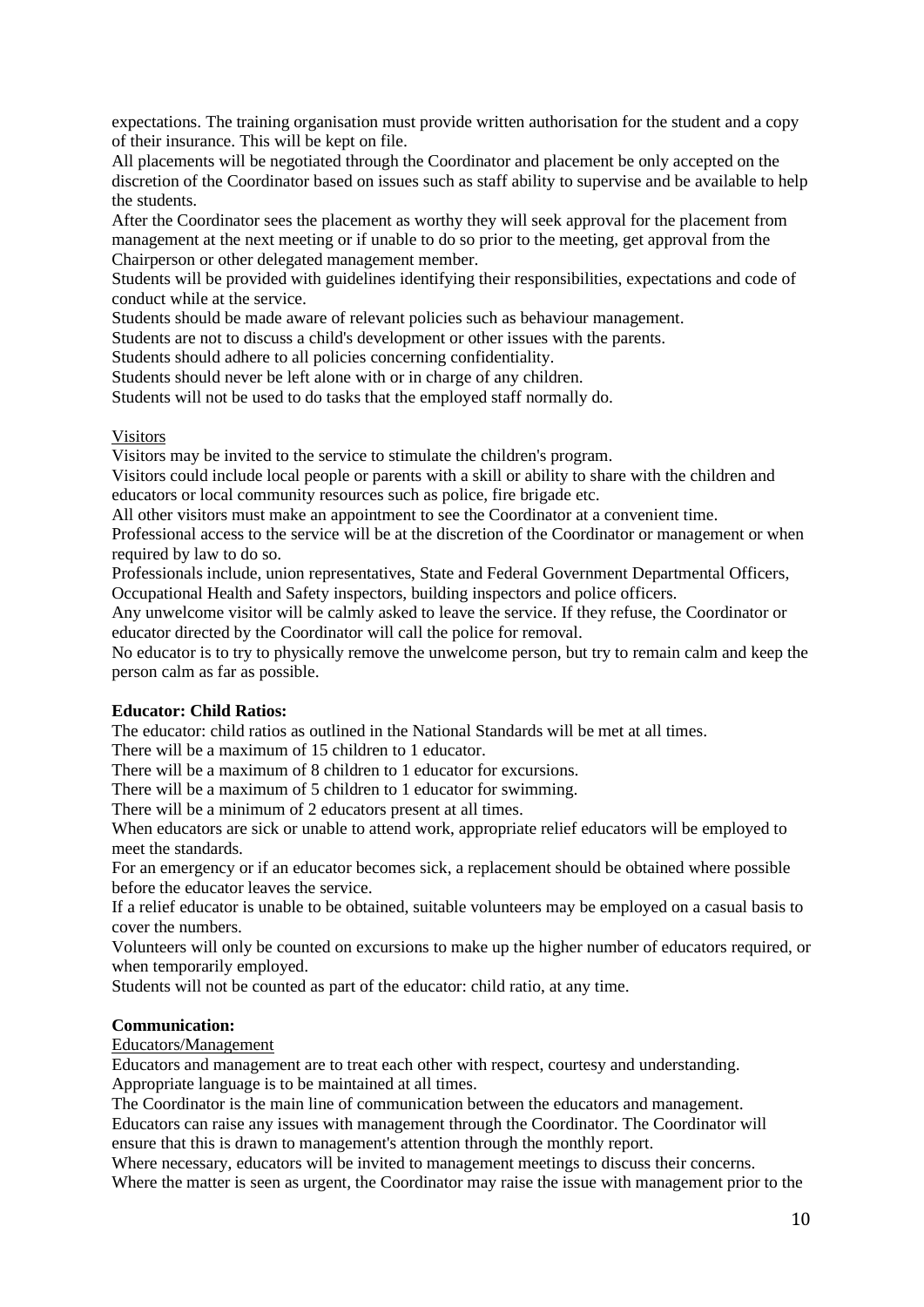meeting and discuss if there is a need for immediate action to be taken at that time.

If educators have an issue they do not wish to address with the Coordinator they may personally write to management identifying the problem and asking for the help of management. A copy of this letter must be given to the Coordinator.

The issue should be raised at the next management meeting. The educator involved will be asked to attend the meeting to personally discuss the issue.

Where there is a distinct conflict between an educator and management, the educator or management member can act on this as per the grievance procedures. A mediator or union representative can be brought in to discuss any concerns that have not been able to be resolved by the normal procedures.

#### Educators/Families

Educators will create a comfortable and supportive environment for families and strive for open communication and good relations.

Educators and families will treat each other with respect, courtesy and understanding.

Appropriate language is to be maintained at all times.

Educators will not be judgemental towards families and will respect their need to use childcare.

Educators will accept family's individual differences in raising their children and in all cultural issues. Educators will ensure families are greeted and farewelled in all sessions.

Educators will maintain regular, open communication with families. Educators should inform families personally about anything relating to their children as an ongoing process. This could be praise about the child's day or activities, any problems the child might have had in the day, issues of behaviour that may have been a concern and so on.

Educators will regularly talk to families about the child's interests or activities and respond to suggestions from the families.

Educators will regularly talk to families about the child's cultural needs and celebrations and respond to these.

When family members contact the service to see how a child is settling in, educators will provide them with information regarding the child's participation and wellbeing.

Conversations will be maintained at a positive level.

Communication with families will be maintained in a variety of ways such as:

- o Greeting and farewelling
- o Personal conversations
- o Notice boards
- o Parent handbooks
- o Newsletters

#### Information from management

Educators will ensure that families are fully aware of all lines of communication, and ensure these are followed.

Educators will be aware of their limitations in relation to family's problems and ensure they are referred to the appropriate people when required.

Families and educators are requested to maintain confidentiality at all times.

#### Educators/Children

Educators and children are to treat each other with respect, courtesy and understanding.

Educators will respect children's opinions and encourage their participation in the planning of the program and in establishing a code of behaviour for the service.

Appropriate language is to be maintained at all times.

Educators will use appropriate voice tone and level when talking to children. Shouting will be avoided.

Educators will be supportive and encouraging and communicate to children in a friendly positive and courteous manner.

Educators will greet and farewell children each session.

Educators will initiate conversations with all children, and develop an understanding of the child and their interests.

Educators will give praise and positive feedback to the children as often as possible.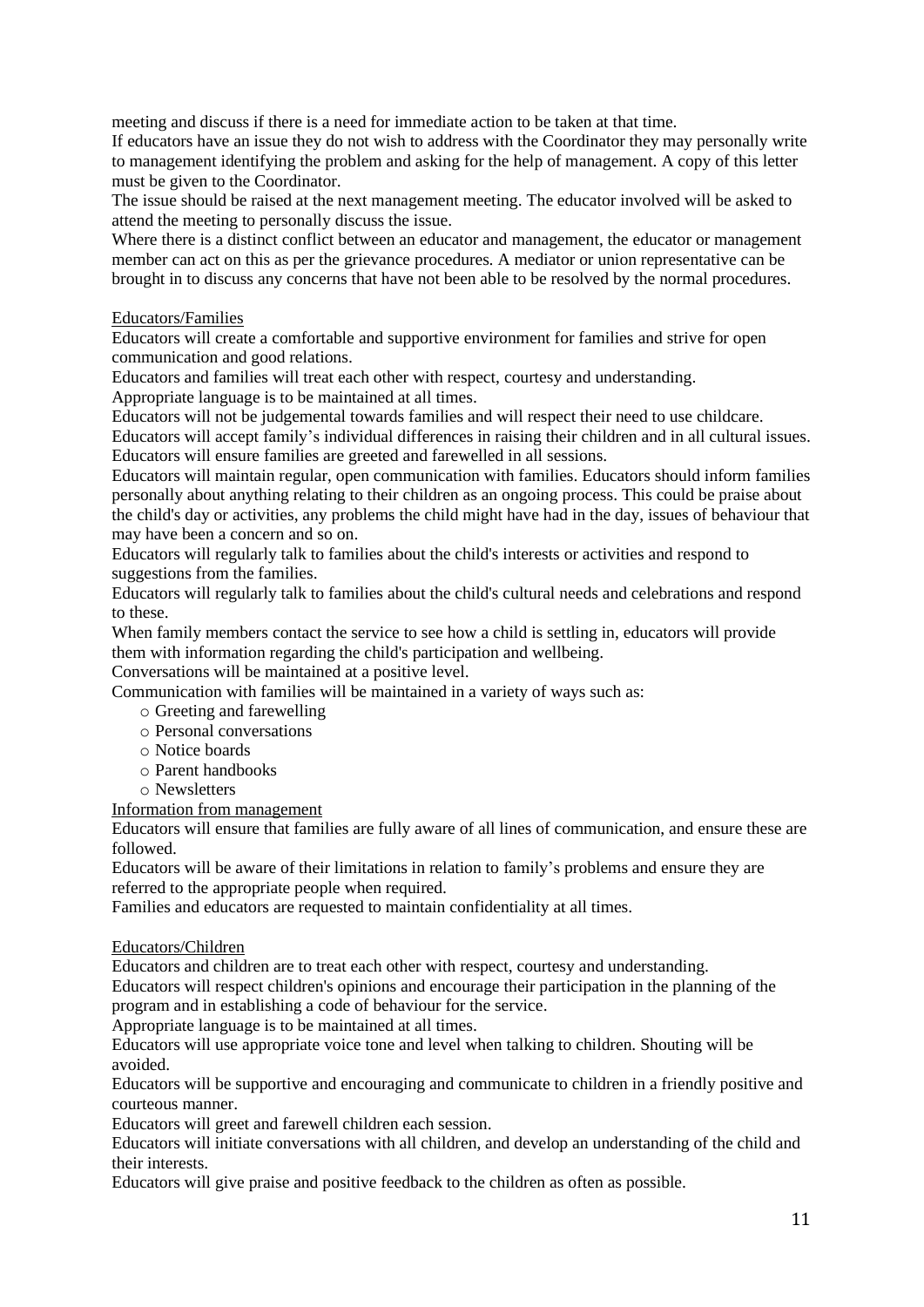Educators will form friendly and warm relationships with the children in their care. When communicating with children, educators will ensure that they are understood and to communicate at the child's level.

Children will never be singled out or made to feel inadequate at any time.

Educators will not threaten or verbally abuse the children in any way.

Educator/Educator

Educators are to treat each other with respect, courtesy and empathy.

Appropriate language is to be used between educators at all times.

Educators are expected to work together as a team and be supportive of each other in the workplace. Staff meetings are appropriate times to raise matters of interest or concern to other educators. The Coordinator will arrange for educators contributions to be placed on the meeting Agenda.

Educators are expected to read minutes of meetings and to take notice of changes to service policy and procedures.

Educators are to read the daily communication book prior to the commencement of each roster. Educators will familiarise themselves with the content of all notices displayed around the service. An educator with concerns about the work practices or standards of another educator will firstly approach that person to discuss the matter. If the matter remains unresolved, then the grievance procedures will be followed.

Educators should not unnecessarily involve families or other educators in their matters of grievance or complaint.

# **(e) Staffing Arrangements**

The service's Nominated Supervisor will be responsible for the service at all times regardless of their attendance at the service.

In the absence of the Nominated Supervisor at any time, a Responsible Person will be selected to be in charge of the daily operation of the service. This person will not adopt the Nominated Supervisor's responsibilities during this time. The service will display the details of the Nominated Supervisor and Responsible Person at all times the service is operating.

A Responsible Person must hold a Certified Supervisor's Certificate.

The service will appoint an Educational Leader and display the name of this person for families should they wish to discuss the service's programming practices.

At all times the service is operating, there will be at least one educator who holds a current approved first aid, anaphylaxis and asthma management qualification.

Educators will record their name and the hours they have worked directly with children each time they are working in the service. This record will also include the name of the Responsible Person, the Educational Leader, and the names of any students and visitors.

# **CONSIDERATIONS:**

Education and Care Services National Regulations: r46, r54, r82, r83, r84, r118, r136, r146, r147, r148

National Quality Standard: Standard 2.3, Standard 3.1

- Child Protection Legislation.
- Workplace Health and Safety Legislation.
- My Time, Our Place.

• Children's Services Award 2010.

Other Service policies/documentation:

- Staff Handbook
- Providing a Child Safe Environment Policy.
- Interactions with Children Policy.
- Governance and Management Policy
- Confidentiality Policy.
- OSHC Code of Professional Standards.

| Document Author/Date: | Network of Community Activities 2013 |
|-----------------------|--------------------------------------|
|                       | Caitlin Richards 2013                |